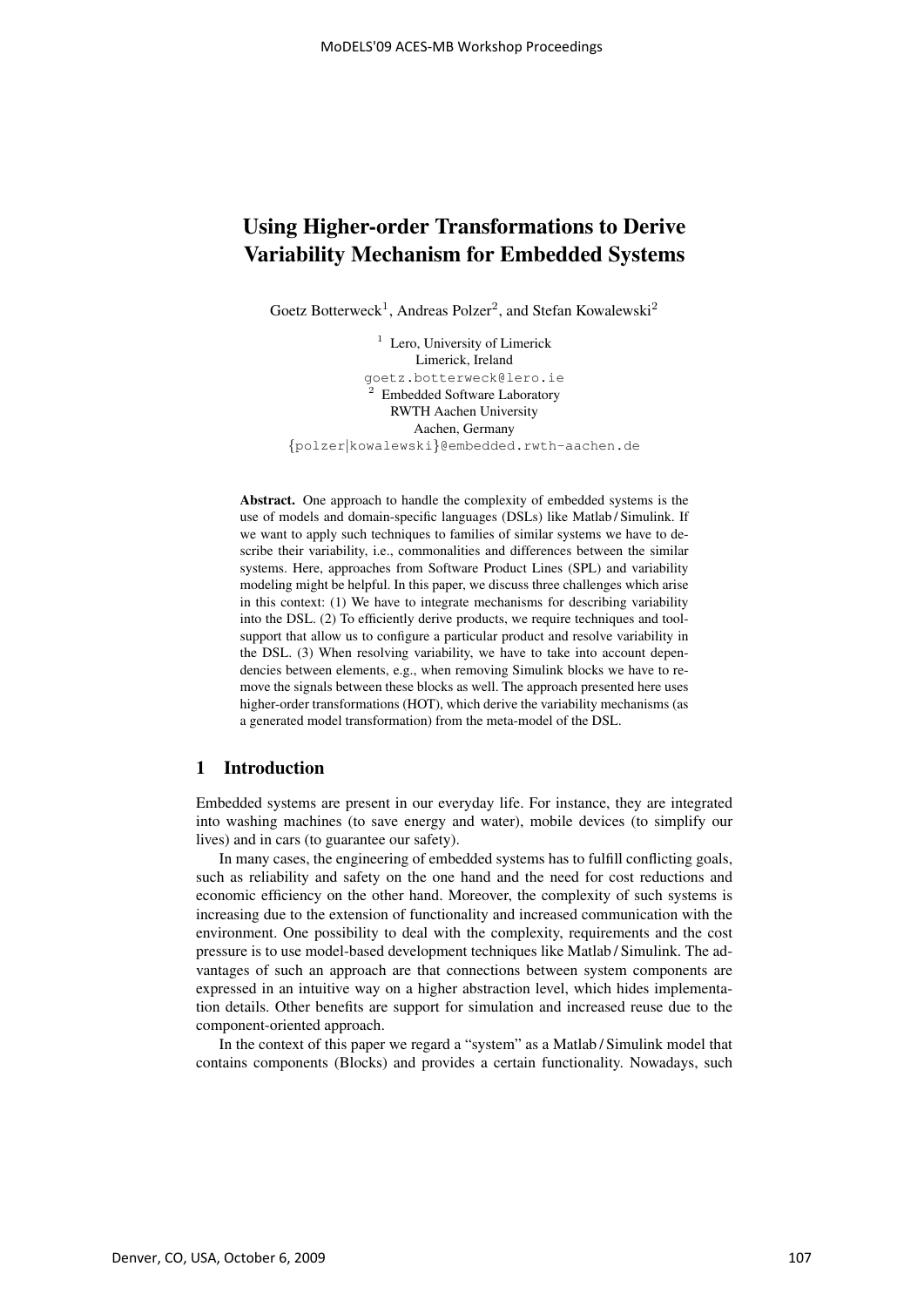systems are reused with small, but significant changes between different applications. Such variability causes additional complexity, which has to be handled. Some wellknown techniques for this are suggested by Software Product Lines (SPL) [1,2]. In the research presented here, we discuss how these SPL techniques can be applied and adapted for the domain of model-based development of embedded systems.

The main contributions of this paper are (1) an analysis of Matlab / Simulink mechanism for variability, (2) concepts for managing realizing this variability with model transformations, (3) a mapping mechanism which adjusts the model according to configuration decisions (extension of [3]), and (4) concepts for "pruning", i.e., the cleanup of components that are indirectly influenced by configuration decisions.

The remainder of the paper is structured as follows: First, we will give an overview of our approach (in Section 2). After this we will explain methods of modeling variability with Matlab / Simulink (Section 3) and how the suggested variability concepts are managed (Section 4). Subsequently, we explain the additional pruning methods (Section 5) and the implementation with model transformations (Section 6).

### 2 Overview of the Approach

We address the challenges described in the introduction with a model-driven approach that relies on higher-order transformations. Before we go into more details, we will give a first overview of our approach (see Figure 1). The approach is structured into two levels (1) *Domain Engineering* and *Application Engineering*, similar to other SPL frameworks [2,1]. Please note that we mark processes with numbers ( $\bullet$  to  $\bullet$ ) and artefacts with uppercase letters  $(x)$  and  $(x)$ ,  $(x)$  will be used in later figures). In addition, we use indexes (e.g., **<sup>d</sup>** and **<sup>a</sup>**) to distinguish artefacts on Domain Engineering and Application Engineering level.

#### 2.1 Domain Engineering

*Domain Engineering* starts with the consideration of the context and requirements of the product line during *Feature Analysis* **O** leading to the creation of a *Domain Feature Model* **d**, which defines the scope and available configuration options of the product line. Subsequently, in *Feature Implementation*  $\bullet$  a corresponding implementation is created. Initially, this implementation is given in the native Simulink format (\*.mdl files). To access this native implementation in our model-based approach, we have to convert it into a model. For this we use techniques based on Xtext [4]. (see [5,6] for more details). As a result we get the corresponding *Domain Implementation Model* **Cd** .

To prepare the derivation of products a higher-order transformation (HOT)  $\bullet$  is executed, which reads the DSL meta-model and generates the derivation transformation  $\bullet$ , which will later be used during *Application Engineering*.

### 2.2 Application Engineering

The first step in *Application Engineering* is *Product Configuration*  $\bullet$ , where, based on the constraints given by the *Domain Feature Model* **<sup>d</sup>**, configuration decisions are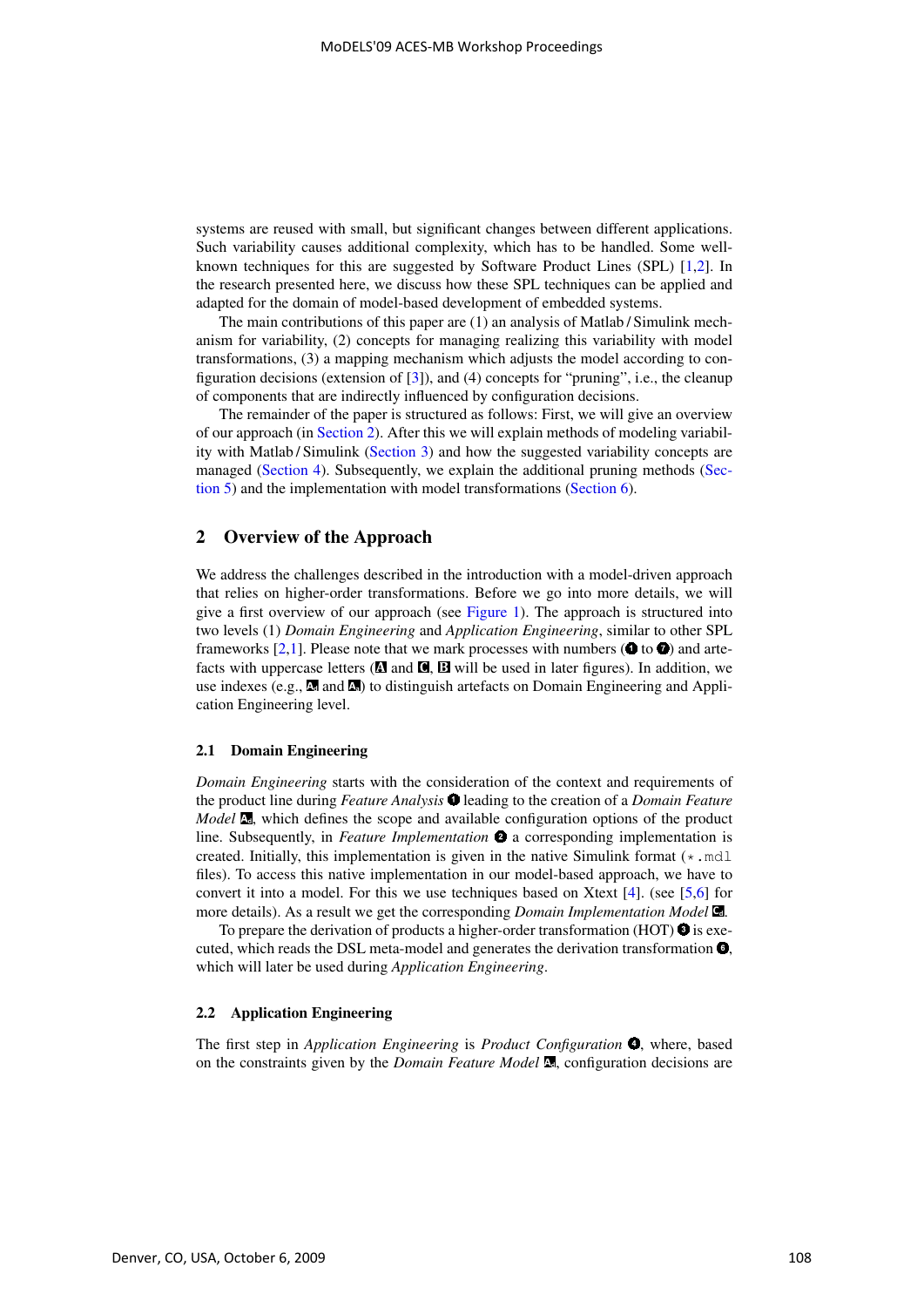

Fig. 1. Overview of the approach.

made, which defines the particular product in terms of selected or eliminated features. This results in a product-specific configuration which is saved in the *Application Feature Model* **a**. After some further processing  $\bullet$ , this configuration is used in the *Product Derivation*  $\bullet$  transformation generated earlier by the HOT. This derivation reads the *Domain Implementation Model*  $\blacksquare$  and – based on the product-specific configuration – derives a product-specific implementation. After additional pruning operations  $\bullet$ , the result is saved as the *Application Implementation Model* **Ca** , which can be used in further processing steps (e.g., Simulink code generation) to create the final executable product.

We will now describe these processes in more detail. We start with the process of *Feature Implementation* ( $\bullet$  in Section 3). We will then explain the required adaptation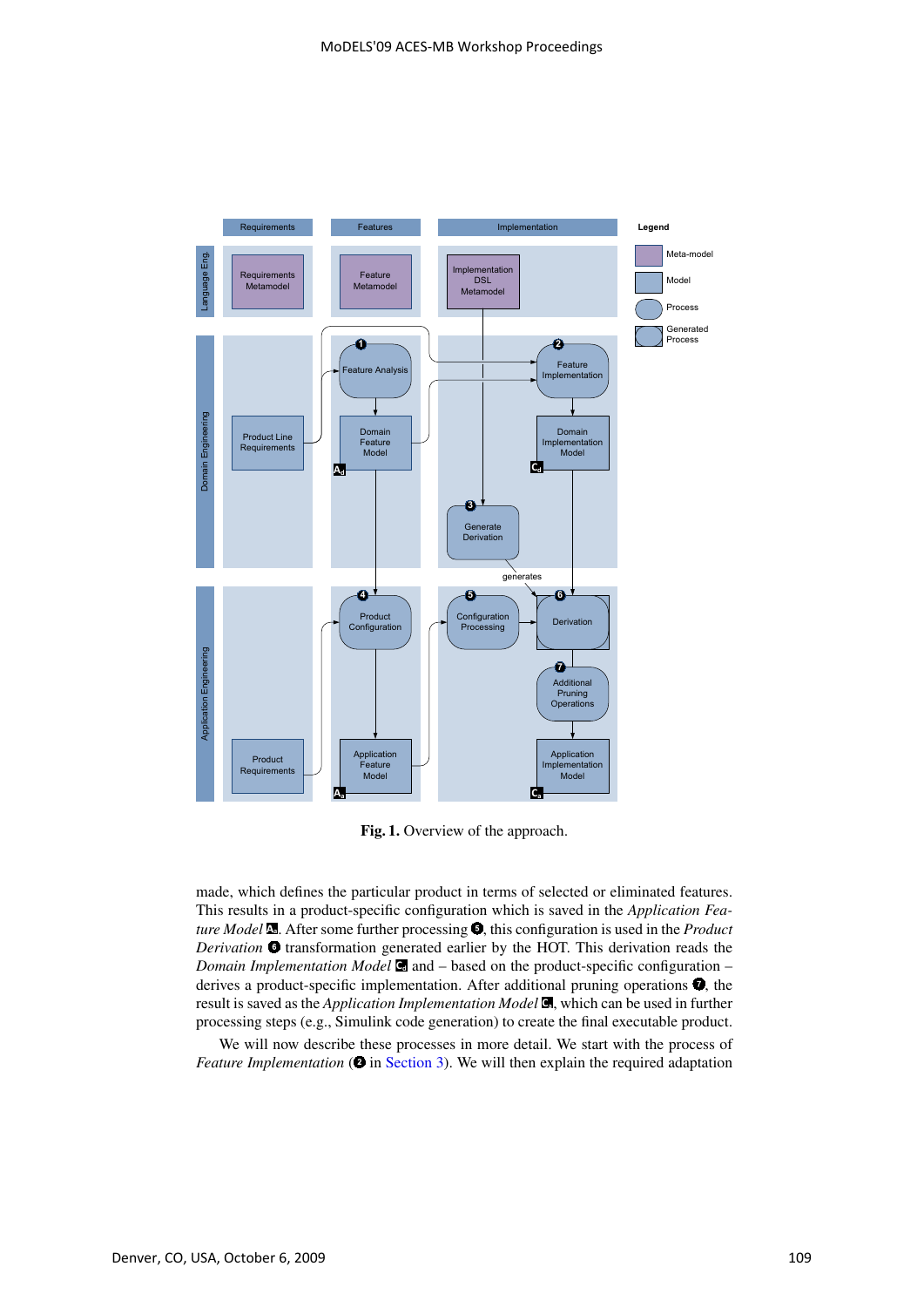

Fig. 2. Implementing Variability within a Matlab / Simulink model.

techniques including the *Derivation*  $\bullet$  (Section 4) and the subsequent *Pruning Opera*tions **☉** (Section 5).

# 3 Variability with Matlab / Simulink

Matlab / Simulink is a modeling and simulation tool provided by Mathworks. The tool provides *Blocks* which can be represented graphically and *Lines* which indicate communication. Blocks can contain other blocks, which allows to abstract functionality in special blocks called *Subsystems*. A similar technique is used by summarizing multiple lines into *Buses*.

In many cases, a feature can be implemented in Matlab / Simulink by a subsystem which contains the functionality for this particular feature. All necessary information consumed by the subsystem has to be provided by an interface, called *Input ports*. These input ports are normally buses. The information provided by a component are made available via *Output ports*, which are again organized buses and some additional signals.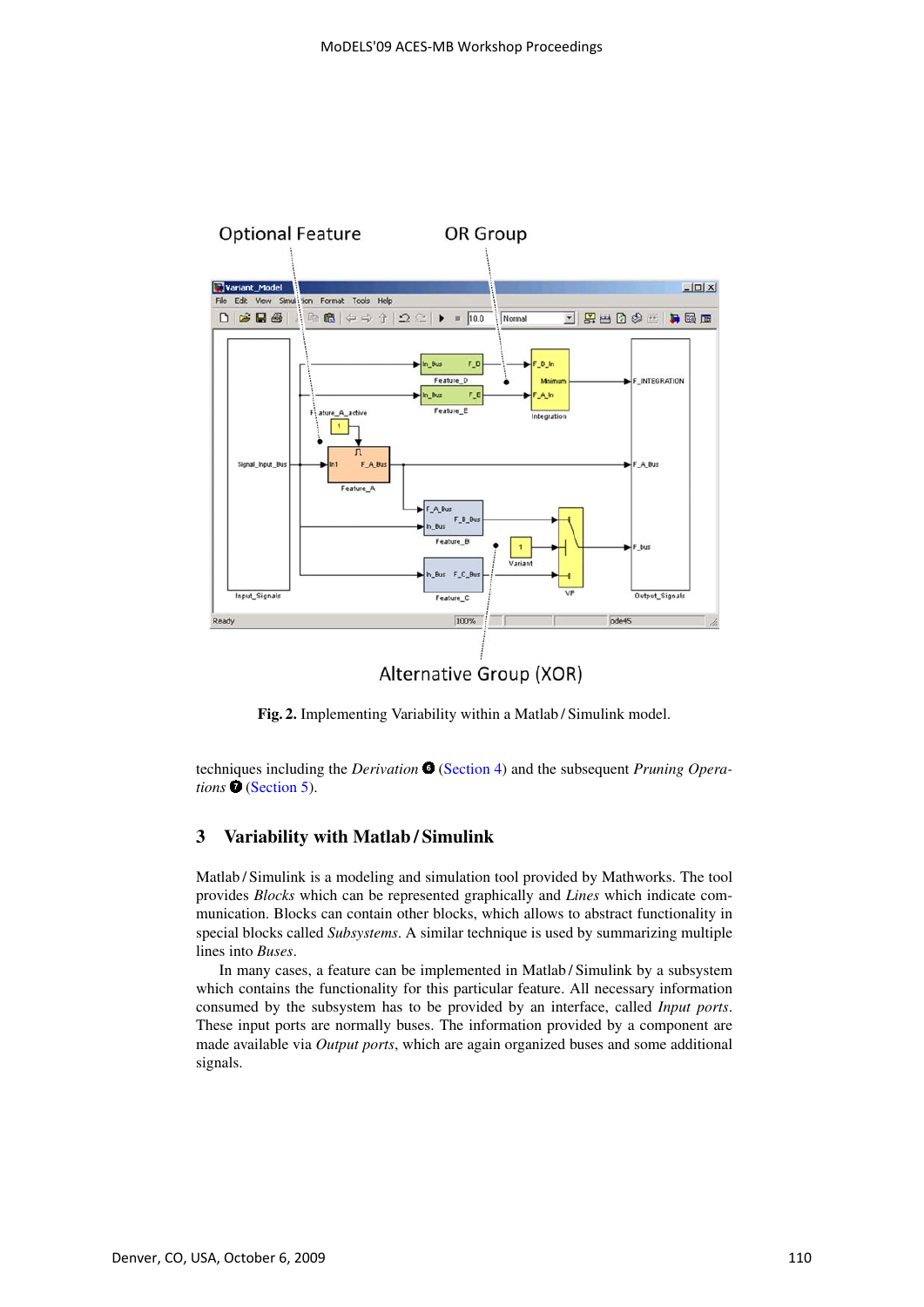We identified different possibilities to introduce variability in Matlab / Simulink for the required *Feature Implementation*  $\bullet$ . Predominantly, we use the technique called *negative variability*. When applying this technique a model is created, which contains the *union* of all features across all possible configurations. When deriving a productspecific model this "union" model is modified such that features that were selected are activated and features that were not selected are deactivated or deleted.

To realize such a model in Simulink we can use two different approaches: (1) embedding the variability mechanisms *internally* (i.e., within the Simulink model) or (2) manipulating the model, based on variability information described *externally* (i.e., outside of the model).

We will now describe these two different techniques by explaining how common structures of feature models (Optional feature, Or Group, Alternative Group) can be implemented. For more information on these structures and feature models see [7,8]. An overview of feature diagram techniques and their formal semantics can be found in [9].

#### 3.1 Variability mechanisms within the Simulink model

The first option is to realize variability by inserting artificial elements *into* the Simulink model. See the example model in Figure 2 where the blocks that implement features (*Feature A*, *Feature B*, *Feature C*, . . . ) have been augmented with additional elements for variability (*Feature A active*, *Integration*, *Variant*, *VP*)

*Mandatory features* are – by definition – present in all variants. Hence, there is nothing to do for the implementation of mandatory features when deriving a product. There is no mandatory feature in the example.

*Optional features* can be realized in Matlab / Simulink models as a *triggered subsystem*, which is a special block that can be activated using a boolean signal (see *Feature A* in Figure 2). By using these mechanisms we are able to activate or deactivate a feature implementation.

When modelling *Alternative (XOR) group* and *Or group* we have to realize similar variability mechanisms. However, in addition we have to take care of the resulting signals and how they are fed into subsequent blocks. For alternative features we apply a Switch block (see the block *VP*in Figure 2) to choose the right output signal.

For *OR-related features* the integration of the results cannot be described for the general case, but has to be implemented depending on the particular case. In particular we have to take into the account the case when more than one feature of the group is selected and present in the implementation. We can implement an integration block for such cases in different ways. One example, is the case where limit is calculated for a certain dimension. Then the integration can be done by using a minimum (or maximum) function. In doing so, the lowest (highest) value is used by the system. As an example for this see *Feature D* and *Feature E* which are combined using an *Integration* block.

### 3.2 Variability mechanisms outside of the Simulink model

A second possibility, besides variability within the model, is the direct manipulation of the model with an *external* tool. To this end, during product derivation it is necessary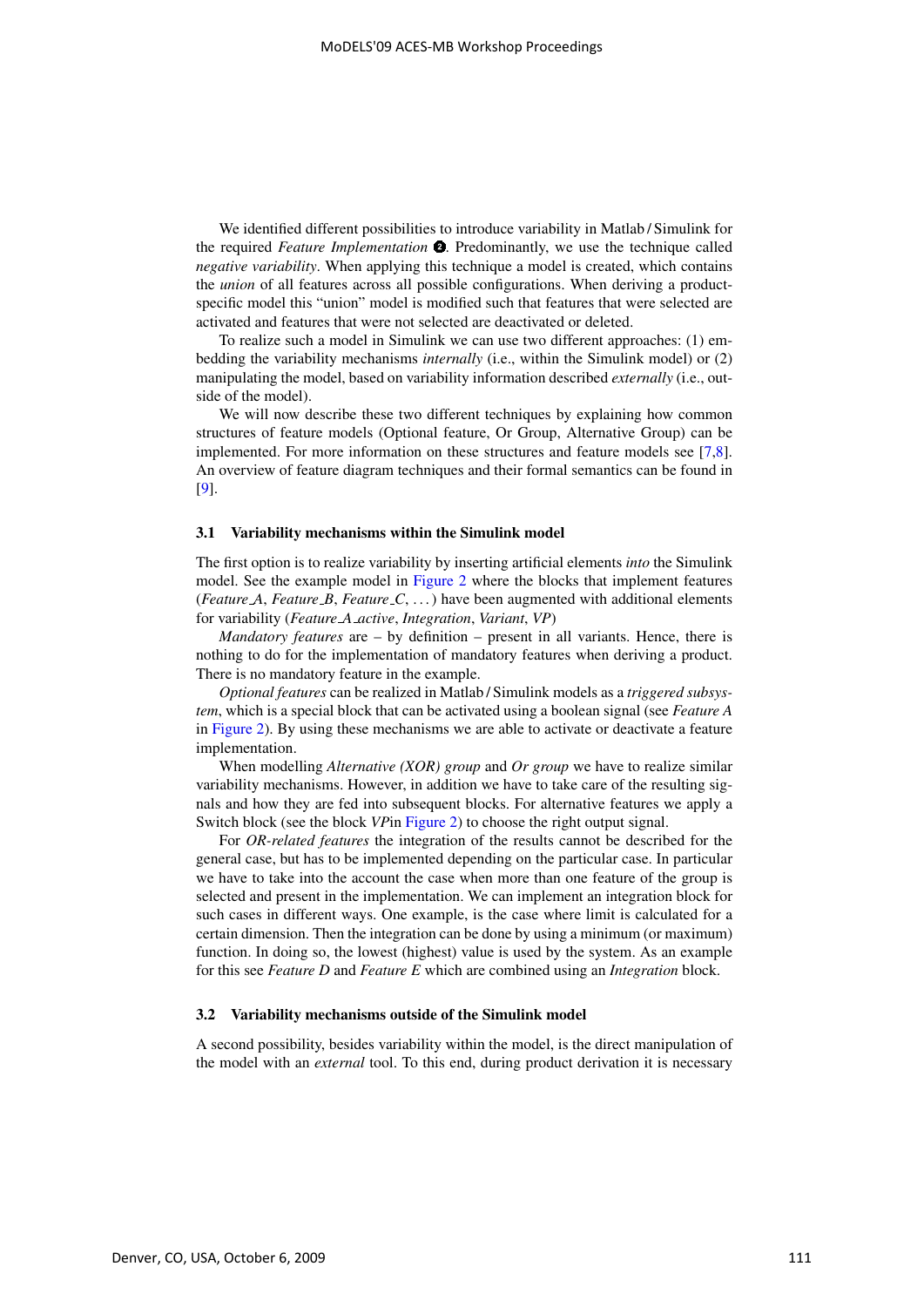to analyze the structure of a model file and delete the blocks representing deactivated features in such a way that a desired configuration is obtained.

When creating the union model it might be necessary to create a model, which could not be executed as-is within Simulink since the execution semantics of the created structure is undefined. This is because the variability decisions are still to be made and we have not yet removed certain elements.

As an example consider the case when we want to combine signals of two alternative features in an XOR group. In the union model, we might create the blocks for these two features side-by-side and feed their results into the same inport of the next block. As long as we configure this model (i.e., when the variability is applied), some parts will be removed, such that we get a valid and executable Simulink model. However, if we leave the union model (i.e., no variability applied) we do not realize the exclusion of the two features ("the X in XOR"). This leads to two signals feeding into on inport, which is an invalid Simulink model with undefined execution semantics.

In the example in figure Figure 2 this would correspond to connecting the *F B Bus* outport of Block *Feature B* directly to the port *F bus* of the bus *Output Signals*, while at the same time connecting the *F C Bus* outport of Block *Feature C* directly to the same port *F bus*. If we would try to execute such a model, Simulink would respond with an error message.

The advantage of this kind of external method is that we do not have to pollute the domain model with artificial variability mechanisms.

Analyzing both possibilities, we came to the conclusion that a combination of both is an appropriate way of introducing variability. There are two major requirements which have to be fulfilled introducing variability methods. On the one hand we have to keep the characteristics of model based development (e.g., easy testing and simulation, capturing of dependencies possible), on the other hand the derived product should no longer contain any variability mechanisms. The mechanisms, which we introduced to realize this are explained in the next section.

# 4 Managing Variability

In this section we introduce the variability mechanisms we used in Simulink models and how they are influenced by configuring a corresponding feature tree. For instance the feature tree shown in Figure 3. This feature tree has an optional Feature A, XOR-grouped Feature B and Feature C, and OR-grouped Feature D and Feature E. Additionally the requires relation indicates that Feature B needs Feature A, i.e., whenever  $B$  is selected  $A$  has to be selected as well. This structure defines a set of legal configurations. Each of these configurations contains a list of selected features.

The mechanism that implements the structure of the feature tree has to fulfill certain requirements. In particular, it is important to keep the ability of simulating and testing the model. Therefore, it is necessary to build a model which has correct syntax, even after the variability mechanisms have been introduced. Additionally, the developer must have the possibility to introduce new features directly in the model. But due to the fact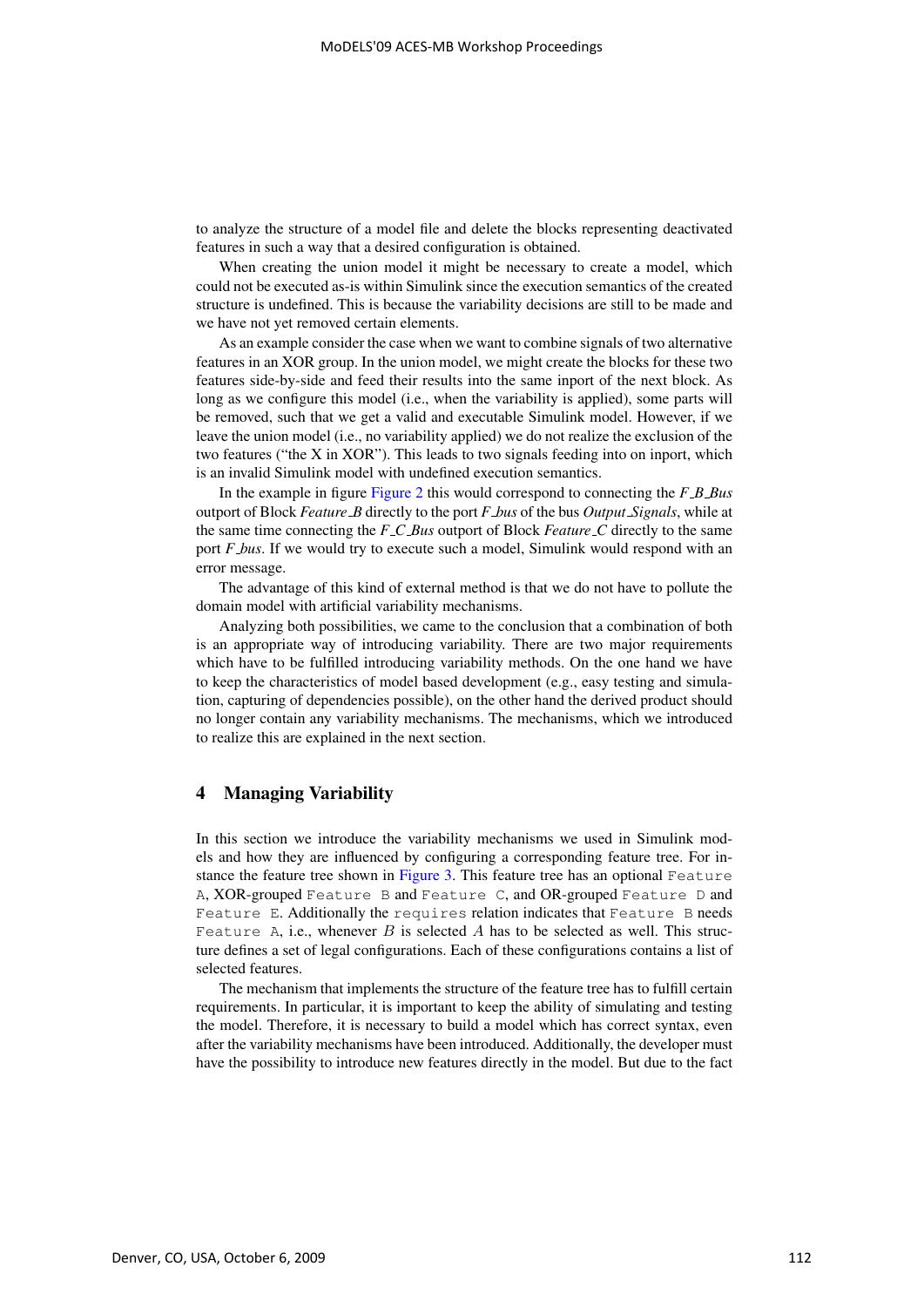

Fig. 3. Feature Tree for the variant Matlab / Simulink model shown in Figure 2.

that there are space and performance requirements the mechanisms have to be removed if the model is converted into a program executable on an embedded hardware.

To this end we used in general the approach of modeling variability *within* Simulink but with blocks which are specially marked as variability blocks. These special blocks are adopted afterwards according to the desired configuration. This means for obtaining a configuration, features which are not necessary will be deleted. Additionally signals between blocks are rerouted to be able to eliminate the variability blocks, which are not necessary in the derived product. The exact methods for a *switch*-block, *triggered subsystem* and, arbitrary integration mechanism is given in the following paragraphs.

The *switch*-block is used to express the relation between alternative grouped features. Therefore only one of them will give their contribution to the system. Using this, the developer of the implementation is able to simulate all features simply by choosing a configuration of the switch which selects to corresponding feature implementation block.

When deriving the executable product, it is necessary to delete those features that are not selected in the feature configuration. The output of each selected feature has to be connected with the port the switch block points to. All other corresponding signals have to be removed. In the end, no variability mechanism should be left in the model.

The situation is a bit simpler for triggered subsystems, which implement optional features. During simulation these blocks can be selected easily using *trigger*-signals. This will take effect on the simulation. If the corresponding feature is selected then the *trigger*-port has to be activated. When deriving an executable program, whenever the corresponding feature is deactivated, the subsystem has to be deleted. If it is activated nothing has to be done.

The mechanism to join the signals of OR-grouped features are not so easy to adopt. In the case of simulating the system the developer has to activate the desired features. This can be done either by using triggered subsystems to implement the features or just by disconnecting their signals with the block which joins the signals.

In case of deriving a real product two cases have to be distinguished. If only one feature is selected the other feature and the block joining the signals can be deleted. If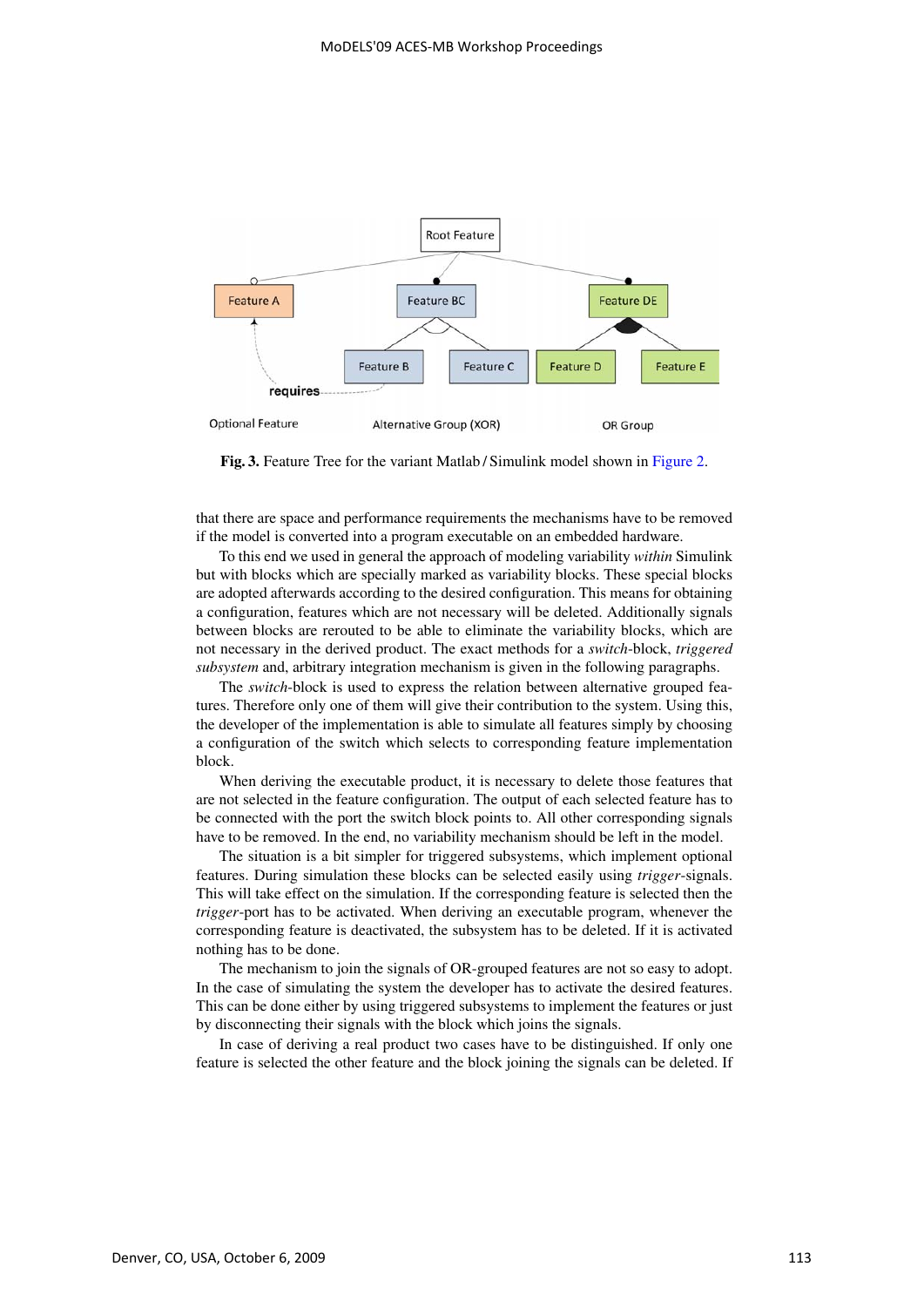more than one feature is selected the feature which are not selected can be deleted. But in this case the integration mechanism is still necessary.

# 5 Pruning

Dealing with blocks implementing features and the mechanisms to express variability is not the only adaptation which has to be done. There are additional components in the Simulink model which have to be changed as well, depending on the choices in the configuration

Especially, the interfaces for input or output signals which provide the information and supply the result from and to other systems have to be considered here. These blocks are interrelated with the configuration. They are necessary to define access to the signals. Therefore all signals provided from other systems are listed and treated in a way that the information is available in a common way. For instance the information for an input port is stored, renamed and mapped to internal representations which realizes the concrete representation.

Most of the signals, which are provided in the interface blocks are only needed for one feature. If this feature is not present the corresponding signals can be cleared out to optimize the implementation.

Buses that contains more than one signal have to be adopted in a similar fashion, i.e., only the required signals should remain within the buses. Hence, we have to prune out signals which are no longer needed because the corresponding features are to be removed.

These adoptions are not only necessary on the highest level of the model but also for subsystems. In general, it is possible that features are not visible at the highest level, for instance when subsystems are used to implement features. Since these subsystems use the same techniques as the main model of the whole system, it is necessary to adopt their interfaces and buses recursively in a similar fashion.

### 6 Implementation

The implementation discussed here (see Figure 4) is a technical realization of the approach shown earlier (see Figure 1).

The technical implementation follows the same structure, with Domain Engineering (Processes  $\bullet$  to  $\bullet$ ) and Application Engineering (processes  $\bullet$  to  $\bullet$ ). We will now discuss the model transformations in more detail.

### 6.1 Generating the derivation transformation

The higher-order transformation (HOT) Metamodel2Derivation.atl  $\bullet$  reads the meta-model of the DSL and generates a model transformation  $\bullet$ , which is able to copy instances of this DSL.

Some excerpts of Metamodel2Derivation.atl are shown in Listing 1. The transformation is generated as an ATL query which concatenates the output as one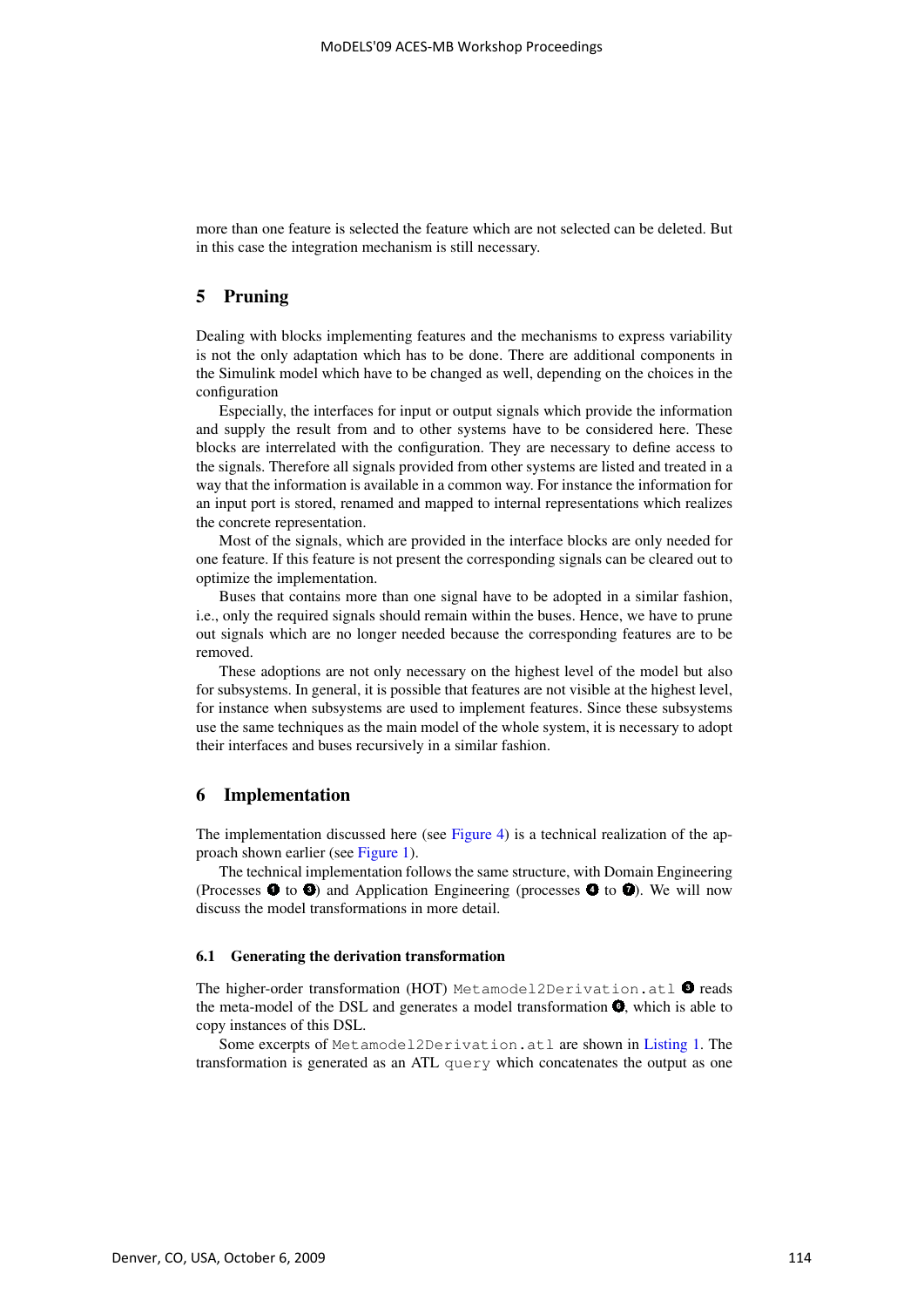

Fig. 4. Technical model workflow.

large string. For instance, the helper function generateCopyRules() (see Listing 1, lines 4–8) generates copy rules for all meta-classes in the meta-model. Details of each copy rule (e.g., the rule, from and to part) are generated by the function Class.toRuleString() (see Listing 1, lines 10-21) and other functions which were omitted for space reasons.

Examples of how the resulting transformation looks like, will be discussed in the next section.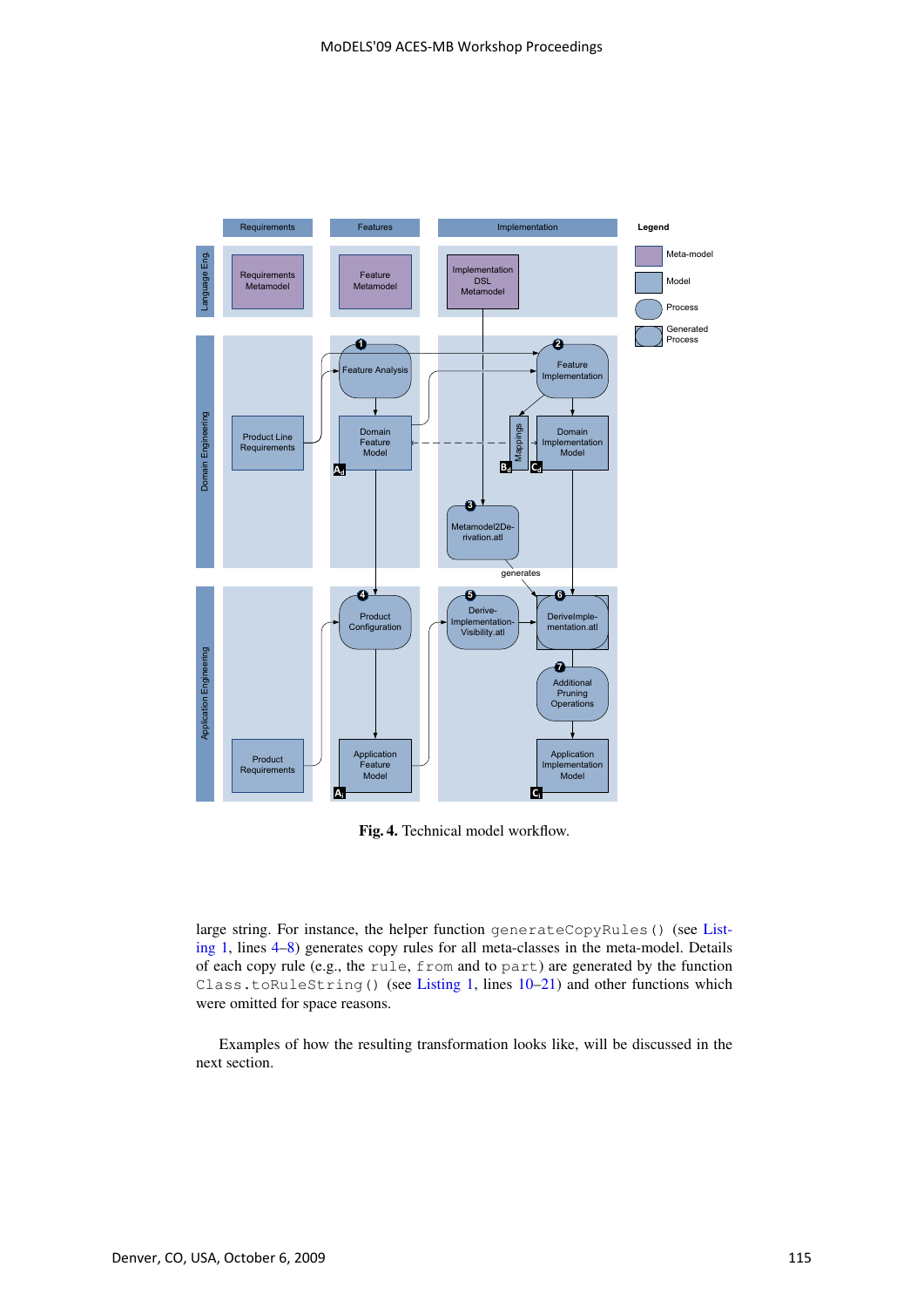```
1 query Metamodel2Derivation =
2 \mid 1 \ldots 13
4 helper def : generateCopyRules () : String =
5 ECORE!EClass
6 −>allInstancesFrom('IN')
7 \rightarrowsortedBy(\circ|\circ.cname())
|8| \rightarrowiterate(e; acc : String = '' | acc + e.toRuleString());
\overline{6}10 helper context ECORE!EClass def : toRuleString () : String =
11 if not self . " abstract" and self−>inclusionCondition ( ) then
\vert n_2 \vert 'rule ' + self->cname() + '{\n' +
13 ' from s : SOURCEMETA!' + self->cname() +
\left| \begin{array}{cc} 14 \end{array} \right| self->inputConstraint() + '\n' +
15 ' to t : TARGETMETA!' + self−>cname () +
\begin{array}{ccc} 16 & \cdot & \cdot & \cdot \\ \end{array} \begin{array}{ccc} \text{mapsTo} & \text{s} & \text{(' +} \\ \end{array}17 self->contentsToString() + ') \n' +
\vert '}\n\n'
19 else
\overline{20} ''
_{21} endif;
22 \lceil..]
```
Listing 1. Metamodel2Derivation.atl, transformation (3), excerpt.

#### 6.2 Executing the derivation transformation

The generated derivation transformation DeriveImplementation.atl realizes a principle called "negative variability" [10] (also known as a "150% model"). With negative variability the domain model, here the *Domain Implementation Model* **C** contains the *union* of all potential product-specific models.

Hence, the derivation transformation has to *selectively* copy the elements, filtering out those that should not be included, copying only those which will become part of the product-specific model, here the *Application Implementation Model* **Cd** .

This selective copying is realized using the following mechanisms:

- For each meta-class in the DSL there is one copy rule. For instance, the rule  $Block$ (see Listing 2, lines  $9-19$ ) will copy instances of the meta-class Block.
- Each copy rule contains a condition that refers to an .isVisible() helper function, which controls whether an element is "visible" for the particular product and, hence, is copied or not. For instance, when processing the source element s the rule Block checks whether s.isVisible() (see Listing 2, line 12).
- To avoid inconsistent references, the following check is performed: Whenever references are processed, it is checked if the referenced elements are visible, as well. For instance, when copying references to .generalization, .ownedAttribute, and .ownedOperation the visibility is checked (see Listing 2, lines 16–18).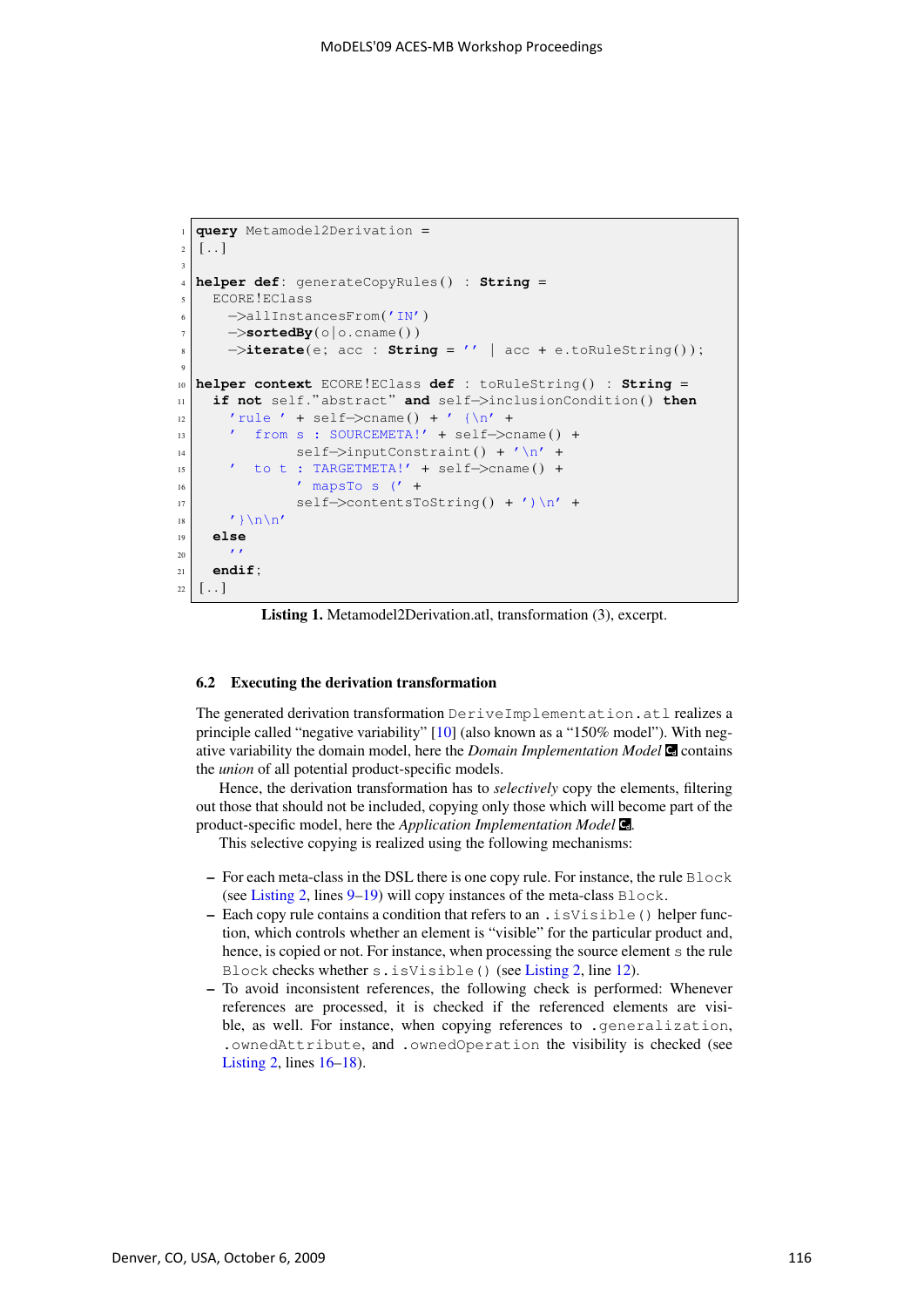```
1 module DeriveImplementation;
2
3 create TARGET : TARGETMETA from SOURCE : SOURCEMETA , CONFIG :
     CONFIGMETA ;
4
5 helper context SOURCEMETA!Block def : isVisible () : Boolean =
6 true ;
7 \lceil..]
8
9 rule Block {
10 from s : SOURCEMETA!Block (
11 thisModule . inElements−>includes(s) and
12 s. isVisible ()
13 )
14 to t : TARGETMETA!Block mapsTo s (
\vert<sub>15</sub> name \langle - s. name,
16 subsystemblockbody <− s . subsystemblockbody−>
              select(o |o.isVisible()),
17 normalblockbody <− s . normalblockbody−>
              select(o | o. isVisible()),
18 scopeblockbody <− s . scopeblockbody−>
              select(o | o. isVisible())
19 )
_{20} }
21 \ldots
```
Listing 2. DeriveImplementation.atl, transformation (6), excerpt.

- The visibility functions determine whether instances of a certain meta-class will be copied. For instance, Block.isVisible() (see Listing 2, lines 5– 6) calculates this for each instance of Block. In the initial version of DeriveImplementation.atl which is automatically generated from the meta-model all visibility functions default to true.
- In a second transformation, DeriveImplementationVisibility.atl Listing 3 these visibility functions are manually redefined. These functions access the product configuration and determine, which elements go into the product and which do not. Later on, these will be overloaded over the default visibility functions, by using ATL's superimpose mechanisms.

The selective copying is controlled by the function s. isVisible() defined in DeriveImplementationVisibility.atl  $\bullet$ . This function reads the Application Feature Model **<sup>a</sup>** and decides how this influences the filtering of elements in the Domain Implementation Model.

For this decision to be made, it is necessary to know how the various features in the feature model  $(\mathbf{A}$  and  $\mathbf{A})$  are related to the corresponding elements in the Matlab / Simulink implementation model.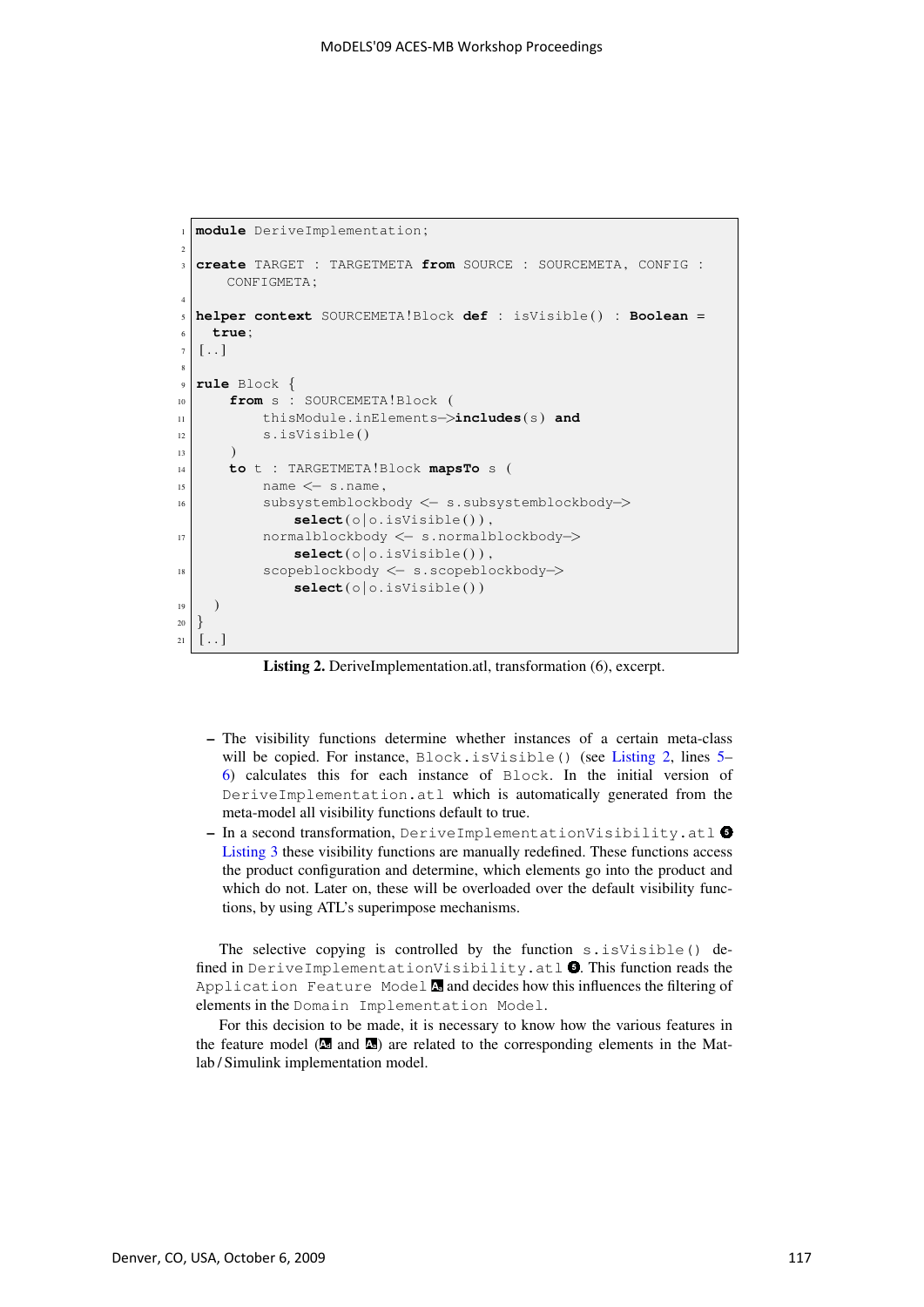```
1 module DeriveArchitectureDetermineVisibility;
2
3 create TARGET : TARGETMETA from SOURCE : SOURCEMETA , CONFIG :
     CONFIGMETA ;
4
5 −− true if Block is referenced by a selected feature
6 helper context SOURCEMETA!Block def : isSelected () : Boolean =
7 [..]
8
9 |- true if Block is referenced by an eliminated feature
10 helper context SOURCEMETA!Block def : isDeselected () : Boolean =
11 \ldots12
13 helper context SOURCEMETA!Block def : isVisible () : Boolean =
14 if self . isSelected ( ) then
15 if self . isDeselected ( ) then
16 true . debug('feature conflict for block' + self . name)
17 else
18 true
19 endif
20 else
21 if self . isDeselected ( ) then
22 false
23 else
24 true −− default to visible
25 endif
_{26} endif;
27 \left[ \ldots \right]
```
Listing 3. DeriveImplementationVisibility.atl, transformation (5), excerpt.

This is represented by the *Mapping* **<sup>d</sup>** between the *Domain Feature Model* **<sup>d</sup>** and the *Domain Implementation Model* **C** implemented as a model which contains as elements dependencies. These dependencies relate features and the corresponding implementation, with a link mechanisms available from the meta-model. Using this meta-model we are able to map a feature given in the configuration model to a block given in the implementation model.

To implement pruning operations we are currently experimenting with and implementing new user-defined methods. These methods will adopt the copy rules in such a way that the methods given in Section 5 are realized. These pruning operations are influenced by the configuration and the mapping of features. However, they affect model components which are only *indirectly* referenced by the mapping model.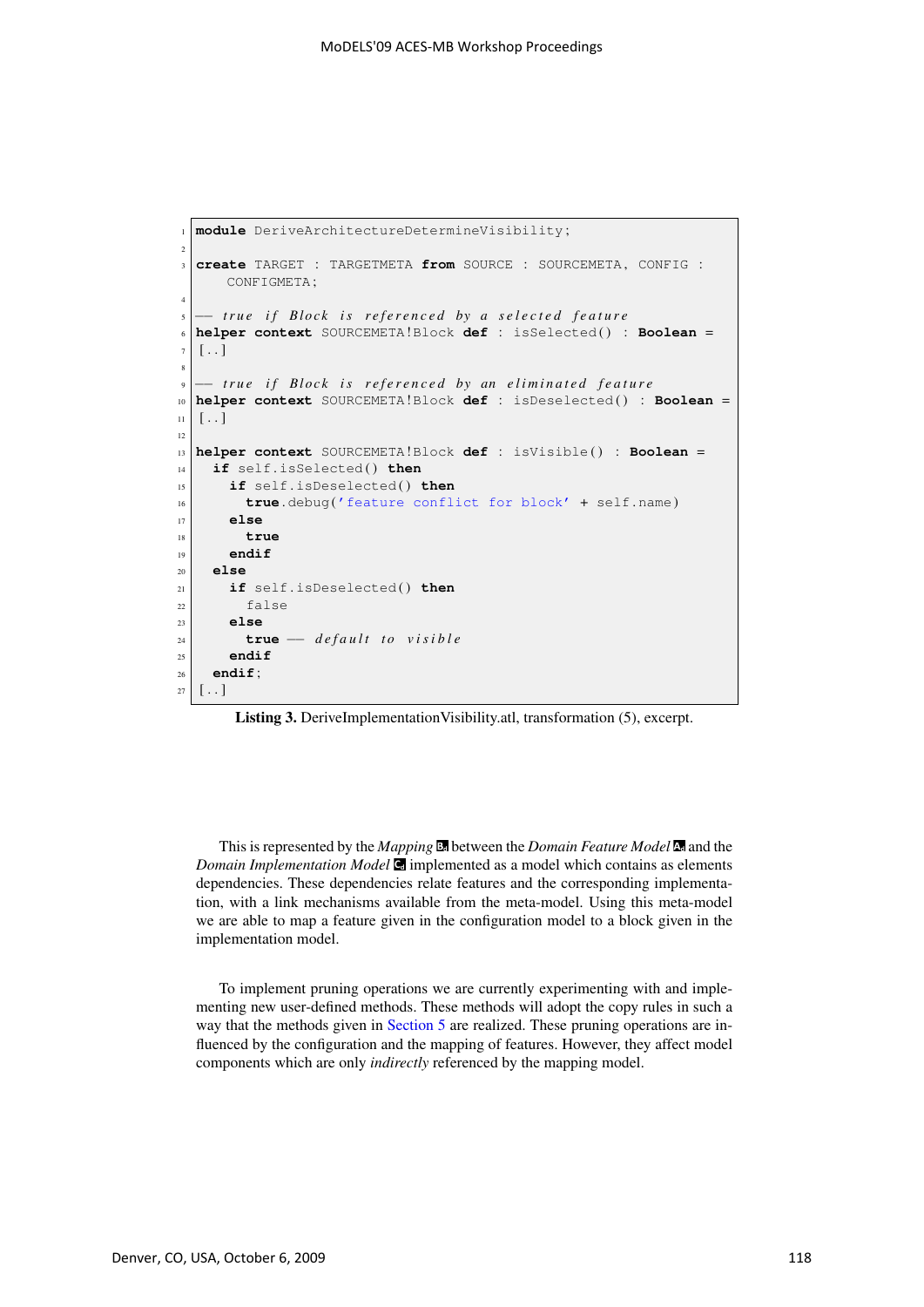# 7 Related Work

Several projects deal with Product Derivation. The ConIPF project provides a methodology for product derivation [11]. ConIPF concentrates on the formalization of derivation knowledge into a configuration model. Deelstra et al. provide a conceptual framework for product derivation [12].

When dealing with variability in domain-specific languages a typical challenge is the mapping of features to their implementations. Here, Czarnecki and Antkiewicz [13] used a template-based approach where visibility conditions for model elements are described in OCL. In earlier work [14,15], we used mapping models and model transformations in ATL [16] to implement similar mappings. Heidenreich et al. [17] present FeatureMapper, a tool-supported approach which can map features to arbitrary EMFbased models [18].

Voelter and Groher [10] used aspect-oriented and model-driven techniques to implement product lines. Their approach is based on variability mechanisms in openArchitectureWare [19] (e.g., XVar and XWeave) and demonstrated with a sample SPL of home automation applications.

In earlier work  $[20,5]$ , the authors have experimented with other mechanisms for negative variability (pure::variants Simulink connector [21] and openArchitecture-Ware's Xvar mechanism [19]) to realize variability in Embedded Systems. The mechanisms were applied to microcontroller-based control systems and evaluated with a product line based on the Vemac Rapid Control Prototyping (RCP) system.

The approach presented here can be seen as an integration and extension of work from Weiland [22] and Kubica [23]. Both presented mechanisms to adopt Matlab / Simulink-models based on feature trees. Weiland implemented a tool which influences certain variability points in a Simulink model. However, variability mechanisms are not removed during variability resolution. The approach given by Kubica constructs a new Simulink model for a derived product.

Tisi et al. provide an literature review on higher-order transformations [24] including a classification of different types of HOT. Oldevik and Haugen [25] use higherorder transformations to implement variability in product lines. Wagelaar [26] reports on composition techniques for model transformations.

### 8 Conclusion

In this paper we presented an approach to introduce and adopt variability in a modelbased domain specific language (Matlab / Simulink) for developing embedded systems.

With our approach we are able to simulate and test variable Simulink-models by introducing mechanisms to manage variability and additionally derive models which contains only the product specific components. This provides us with memory and computation time efficient models.

All model transformations were implemented in the ATLAS Transformation Language (ATL) [16]. The original version was developed with ATL 2.0. We are currently experimenting with ATL 3.0 and its improved support for higher-order transformations.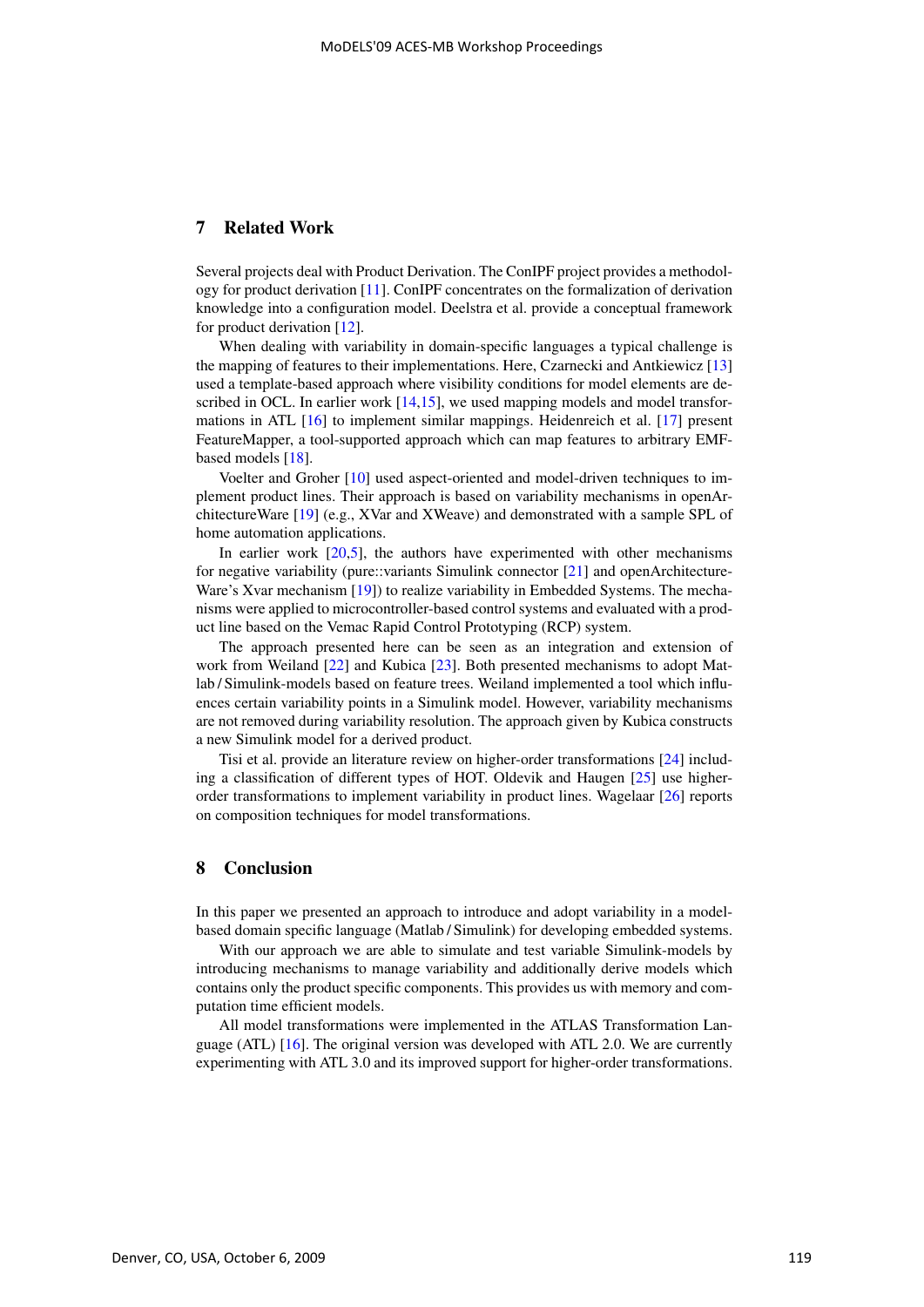Using this technique we are able to reuse previous work which implements the transformation from a domain specific language and a abstract variability mechanism. This approach is expanded by new methods to decided whether a feature is active and new domain specific methods are needed to adopt the implementation model.

# 9 Acknowledgements

This work was supported, in part, by Science Foundation Ireland grant 03/CE2/I303 1 to Lero – the Irish Software Engineering Research Centre, http://www.lero.ie/. The higher-order transformation  $(\bigcirc$  in the overview) was inspired by an ATL case study by Dennis Wagelaar.

### **References**

- 1. Clements, P., Northrop, L.M.: Software Product Lines: Practices and Patterns. The SEI series in software engineering. Addison-Wesley, Boston, MA, USA (2002)
- 2. Pohl, K., Boeckle, G., van der Linden, F.: Software Product Line Engineering : Foundations, Principles, and Techniques. Springer, New York, NY (2005)
- 3. Beuche, D., Weiland, J.: Managing flexibility: Modeling binding-times in simulink. [27] 289–300
- 4. Eclipse-Foundation: Xtext http://www.eclipse.org/Xtext/.
- 5. Polzer, A., Botterweck, G., Wangerin, I., Kowalewski, S.: Variabilitt im modellbasierten engineering von eingebetteten systemen. In: 7. Workshop Automotive Software Engineering, collocated with Informatik 2009, Luebeck, Germany (September 2009)
- 6. Botterweck, G., Polzer, A., Kowalewski, S.: Interactive configuration of embedded systems product lines. In: International Workshop on Model-driven Approaches in Product Line Engineering (MAPLE 2009), colocated with the 12th International Software Product Line Conference (SPLC 2008). (2009)
- 7. Kang, K., Cohen, S., Hess, J., Novak, W., Peterson, S.: Feature oriented domain analysis (FODA) feasibility study. SEI Technical Report CMU/SEI-90-TR-21, ADA 235785, Software Engineering Institute (1990)
- 8. Czarnecki, K., Eisenecker, U.W.: Generative Programming. Addison Wesley, Reading, MA, USA (2000)
- 9. Schobbens, P.Y., Heymans, P., Trigaux, J.C.: Feature diagrams: A survey and a formal semantics. In: Requirements Engineering Conference, 2006. RE 2006. 14th IEEE International. (2006) 136–145
- 10. Voelter, M., Groher, I.: Product line implementation using aspect-oriented and model-driven software development. In: 11th International Software Product Line Conference (SPLC 2007), Kyoto, Japan (September 2007)
- 11. Hotz, L., Wolter, K., Krebs, T., Nijhuis, J., Deelstra, S., Sinnema, M., MacGregor, J.: Configuration in Industrial Product Families - The ConIPF Methodology. IOS Press (2006)
- 12. Deelstra, S., Sinnema, M., Bosch, J.: Product derivation in software product families: a case study. The Journal of Systems and Software 74 (2005) 173–194
- 13. Czarnecki, K., Antkiewicz, M.: Mapping features to models: A template approach based on superimposed variants. In: GPCE'05, Tallinn, Estonia (September 29 - October 1 2005)
- 14. Botterweck, G., Lee, K., Thiel, S.: Automating product derivation in software product line engineering. In: Proceedings of Software Engineering 2009 (SE09), Kaiserslautern, Germany (March 2009)